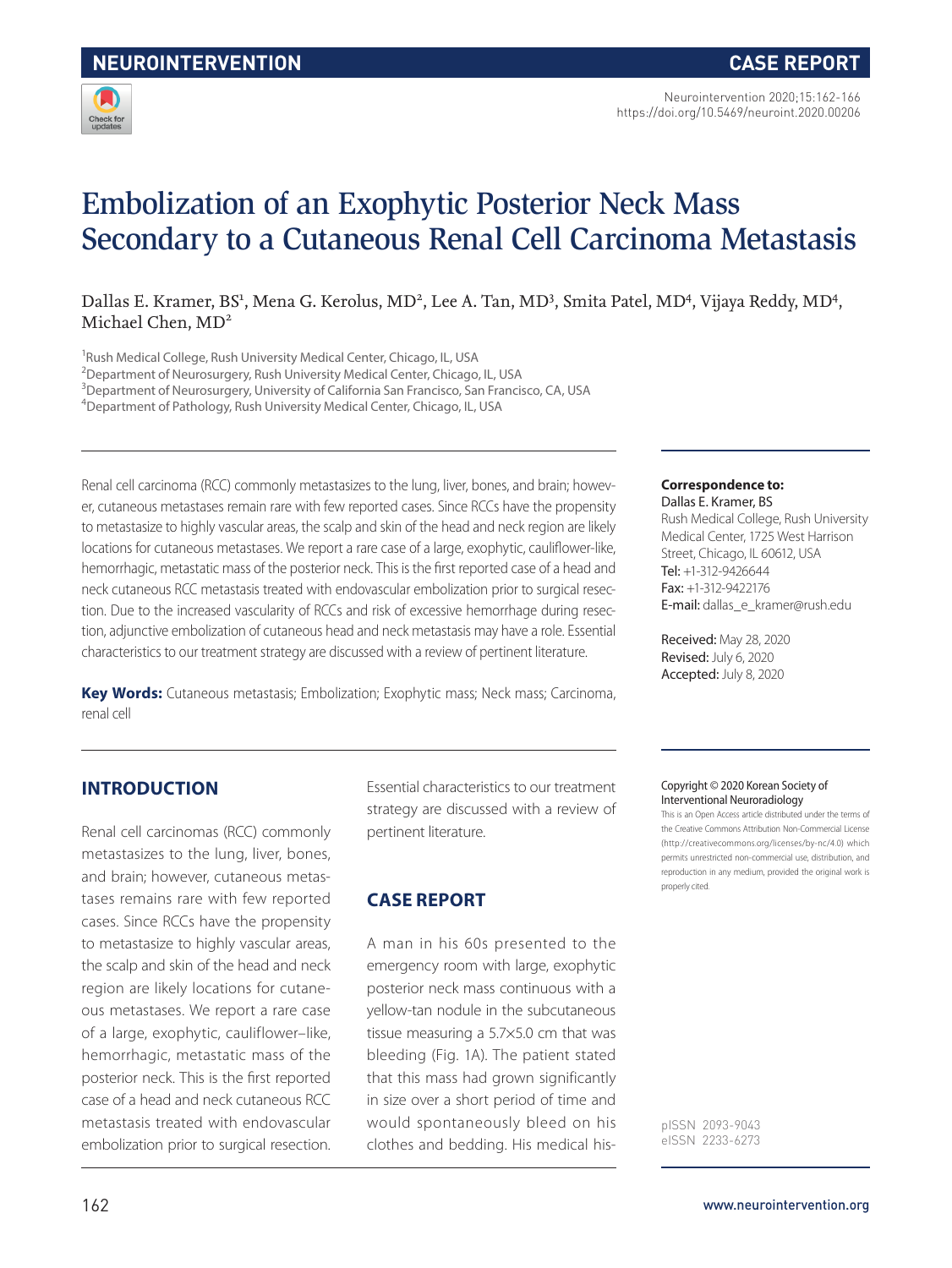tory included metastatic RCC diagnosed four years ago for which he underwent a left nephrectomy and metastatic disease to the lumbar spine for which he also underwent surgical resection and radiation. A short course of chemotherapy was stopped because of poor response.

On examination, the neck mass was cauliflower-shaped, grey-tan in color, rubbery in consistency, with some bleeding originating from the necrotic center (Fig. 1A). The necrotic core was bleeding and temporary hemostasis was achieved. A magnetic resonance imaging (MRI) of the neck demonstrated an exophytic, cutaneous neck mass without involvement deep to the posterior cervical fascia (Fig. 1B). Digital subtraction angiography demonstrated primary feeders to be the bilateral occipital arteries (Fig. 1C, D). Additionally, selective catheterization of the bilateral thyrocervical and costocervical trunks demonstrated prominent ascending and deep cervical vessels and tumor blush. Arterial feeder

supply was also noted from the muscular branches of the right V1 segment of the vertebral artery (VA). There was no tumor involvement of the left VA.

The patient was counseled about these findings and given the extensive arterial supply, prior spontaneous hemorrhage, the surgical team requested preoperative embolization prior to resection. Direct puncture of the lesion was considered given the long distance and tortuosity of the primary occipital artery feeders. However, the unusually large diameter of the occipital artery feeders and safer hemostatic control associated with a femoral puncture influenced us to proceed with a femoral approach transarterial occipital artery embolization.

The left external carotid feeders were selectively catheterized using a Scepter (MicroVention, Aliso Viejo, CA, USA) microcatheter over a Synchro 14 microwire (Stryker, Freemont, CA, USA). Partial embolization was performed using a slow



Fig. 1. (A) Photograph of the patient's posterior neck demonstrating a large, exophytic, cauliflower-shaped, grey-tan in color neck mass continuous with a yellow-tan nodule in the subcutaneous tissue measuring a 5.7×5.0 cm with hemorrhage originating from the necrotic center. (**B**) T1-weighted magnetic resonance imaging of the neck revealed an exophytic, cutaneous neck mass without involvement deep to the fascia. (**C**) Digital subtraction angiography (DSA) of the right external carotid artery (ECA) demonstrating the primary blood supply to the mass from the right occipital artery. (**D**) DSA of the left ECA demonstrating the primary blood supply to the mass from the left occipital artery. (**E**) An unsubtracted image of the Onyx cast. (**F**) Gross specimen of the cauliflower shaped mass measuring approximately 5.7×5.0 cm.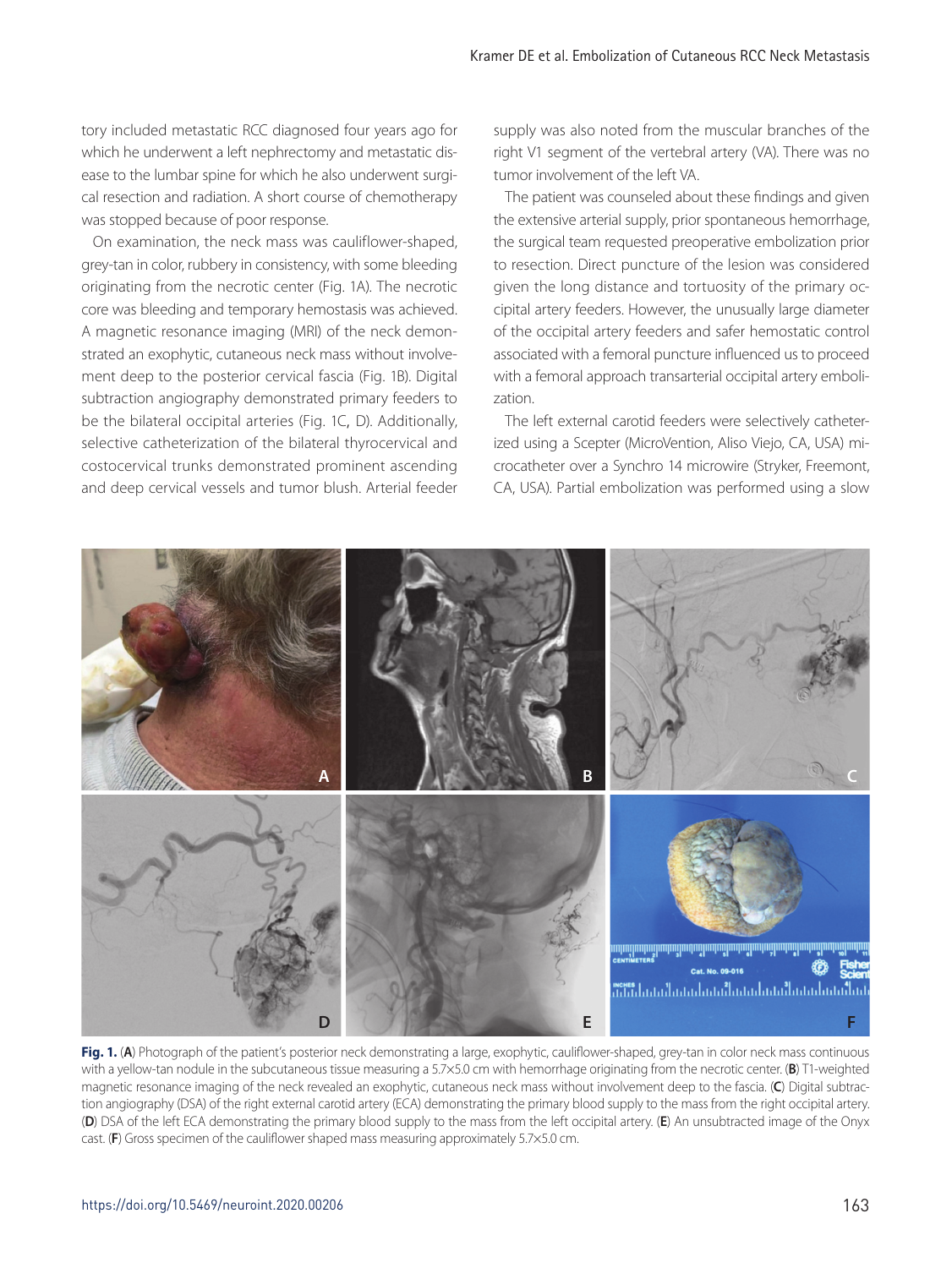controlled injection of Onyx-18 (EV3, Irvine, CA, USA) (Fig. 1E). The large occipital artery caliber, despite its tortuosity, allowed for uncomplicated use of the balloon microcatheter to immediately halt retrograde Onyx penetration and quickly achieve tumor penetration. This same embolization sequence was performed on the contralateral side. Partial occlusion of the right and left occipital arteries was achieved with 1.31 mL and 0.4 mL of Onyx-18, respectively. Selective catheterizations were performed of the thyrocervical and costocervical trunk but no embolization was performed given the extensive reduction of the tumor's vascular supply by the occipital feeders.

The patient had an uncomplicated immediate postoperative period and reported improvement in local symptoms. Surgical resection was then performed with less than 50 mL of blood loss. Microscopic examination was consistent with RCC and the gross specimen demonstrated large areas of necrosis and embolization material (Fig. 1F). At one month follow up incision site was well healed and his quality of life after mass removal had improved. Due to the progression of his cancer and modest response to additional chemotherapy, he died 9 months after resection of this lesion.

## **DISCUSSION**

RCCs account for 2% to 3% of solid malignancies in adults with 25% to 30% of patients having metastatic disease at the initial diagnosis; furthermore, about 90% of new diagnoses are discovered due to symptoms related to the metastatic disease.1-4 Cutaneous metastases from urologic malignancies are rare with a reported risk of 0.73% to 1.3%, with RCC being the most common.<sup>5,6</sup> In a retrospective series of 100,453 patients with known malignancies, a total of 77 cases had a cutaneous metastasis of which eight patients had a primary urologic malignancy.<sup>7</sup> The reported incidence of cutaneous RCC metastasis range from 2.8% to 6.8%, and it is thought to spread primarily via the hematogenous route secondary to the tumor's high vascularity.<sup>1,8,9</sup>

The typical hematologic pathway favors the lungs via the vena cava system, hence those with head and neck metastasis often have pulmonary disease burden as well.<sup>10</sup> In the absence of pulmonary symptoms, dissemination via the vertebral (Batson's) venous plexus may explain those with isolated head, neck, or vertebral metastasis.<sup>11-13</sup> Given the vascularity of RCC, the most common locations for cutaneous metastasis are the scalp and face since these areas are highly vascularized.<sup>9</sup> Skin metastasis tends to be a late manifestation of the disease, usually years after nephrectomy for organ-confined disease, and associated with poor prognosis.<sup>6</sup>

Differential diagnosis for a highly vascular tumor includes angioma, metastasis, pyogenic granuloma, sweat gland tumor, angiosarcoma, Kaposi sarcoma, basal cell carcinoma, amelanotic melanoma, and sebaceous carcinoma. Skin lesions may mimic benign dermatological conditions and have patterns of nodular, inflammatory, sclerodermoid, and zosteriform findings, with nodular patterns being the most common.14

Treatment of metastatic RCC includes nephrectomy and chemotherapy (angiogenesis/multikinase inhibitors, interferon). Cutaneous lesions often require surgical removal and at times additional radiotherapy.<sup>1,15</sup> Given the spontaneous episodes of hemorrhage and significant vascularity, our surgical colleagues requested preoperative tumor embolization. A similar treatment strategy has been performed in patients with RCC metastasis to the sinonasal cavity, especially if computed tomography or MRI demonstrates a highly vascularized tumor or in cases of spontaneous bleeding, both of which were present in our case.<sup>16,17</sup> Preoperative embolization has been shown to provide better visibility for the surgeon, shorten operative time, reduce intraoperative blood loss while assisting tumor resection.<sup>16,17</sup> Additionally, preoperative embolization has also been shown to reduce intraoperative blood loss in the treatment of vascular cervical spine tumors and osseous metastasis.<sup>2,18</sup>

Onyx was used in this case as its non-adhesive nature provided slower, intermittent and controlled injection, minimizing the potential risk of unintentional embolic material traveling into anastomotic vessels. In this case, bilateral occipital arteries are the major contributors of tumor vascularity and potential anastomosis into the VA and the stylomastoid branch need to be carefully monitored.<sup>18,19</sup> Partial embolization has been shown to reduce operative blood loss and in this case was performed as a palliative measure to mitigate blood loss during resection.<sup>18</sup> In this case, significant occlusion occurred with bilateral occipital embolization minimizing the need for further embolization.

Preoperative embolization in our case allowed successful removal of the lesion with clear margins and minimal blood loss. Although preoperative embolization of vascular tumors is common, it has not been described for treatment of a cutaneous metastatic lesion. Embolization may be a useful pre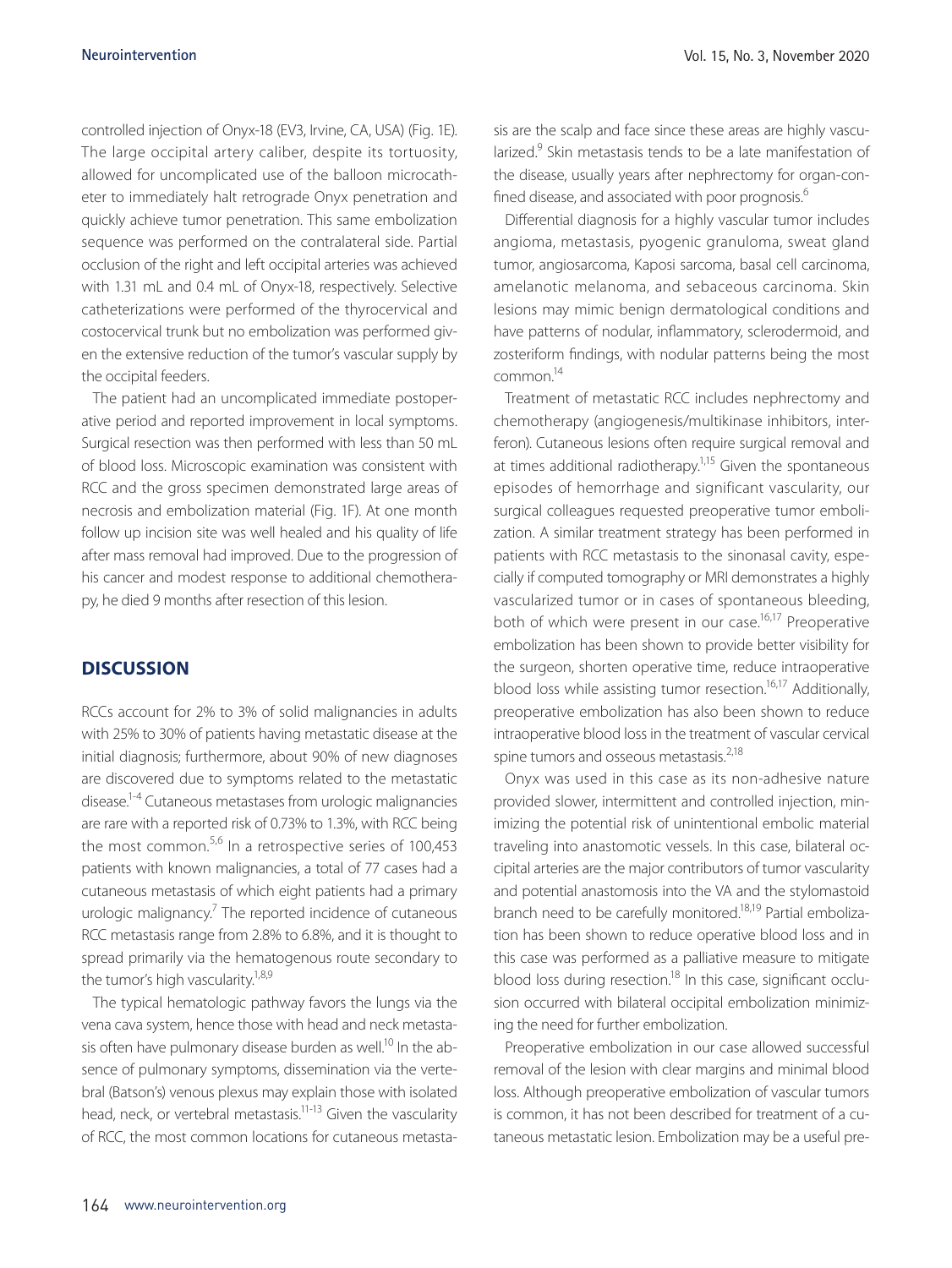operative surgical technique to aid with resection for similar presenting cutaneous vascular metastasis.

In conclusion, cutaneous RCC metastasis is rare but can present as a large hemorrhagic neck mass. Endovascular embolization followed by surgical resection is an effective method to treat highly vascularized cutaneous RCC metastasis. This description of a preoperative cutaneous head and neck tumor embolization highlights the use of primary transarterial approach embolization using a liquid embolic agent via the primary feeder despite extensive arterial supply. Cutaneous metastasis; however, have a poor prognosis and management decisions need to be individualized.

#### **Fund**

None.

## **Ethics Statement**

Consent was obtained by patient's spouse for publication of this report.

#### **Conflicts of Interest**

The authors have no conflicts to disclose.

#### **Author Contributions**

Concept and design: MGK, LAT, VR, and MC. Analysis and interpretation: DEK. Data collection: DEK, MGK, LAT, SP, VR, and MC. Writing the article: DEK, MGK, and LAT. Critical revision of the article: DEK, MGK, LAT, SP, VR, and MC. Final approval of the article: DEK, MGK, LAT, SP, VR, and MC. Statistical analysis: none. Obtained funding: none. Overall responsibility: DEK, MGK, LAT, SP, VR, and MC.

#### **ORCID**

Dallas E. Kramer: http://orcid.org/0000-0002-2099-5864 Mena G. Kerolus: https://orcid.org/0000-0002-0902-6528 Lee A. Tan: https://orcid.org/0000-0003-3497-3321 Smita Patel: https://orcid.org/0000-0003-2866-8048 Vijaya Reddy: https://orcid.org/0000-0001-5491-552X Michael Chen: https://orcid.org/0000-0003-3076-0214

# **REFERENCES**

1. Porter NA, Anderson HL, Al-Dujaily S. Renal cell carcinoma presenting as a solitary cutaneous facial metastasis: case report and review of the literature. *Int Semin Surg Oncol* 2006;3:27

- 2. Sun S, Lang EV. Bone metastases from renal cell carcinoma: preoperative embolization. *J Vasc Interv Radiol* 1998;9:263-269
- 3. Weiss L, Harlos JP, Torhorst J, Gunthard B, Hartveit F, Svendsen E, et al. Metastatic patterns of renal carcinoma: an analysis of 687 necropsies. *J Cancer Res Clin Oncol* 1988;114:605-612
- 4. Gupta K, Miller JD, Li JZ, Russell MW, Charbonneau C. Epidemiologic and socioeconomic burden of metastatic renal cell carcinoma (mRCC): a literature review. *Cancer Treat Rev* 2008;34:193- 205
- 5. Menon AR, Thomas AS, Suresh N, Shashidhar SM. Cutaneous metastasis: an unusual presenting feature of urologic malignancies. *Urol Ann* 2016;8:377-380
- 6. Mueller TJ, Wu H, Greenberg RE, Hudes G, Topham N, Lessin SR, et al. Cutaneous metastases from genitourinary malignancies. *Urology* 2004;63:1021-1026
- 7. Saeed S, Keehn CA, Morgan MB. Cutaneous metastasis: a clinical, pathological, and immunohistochemical appraisal. *J Cutan Pathol* 2004;31:419-430
- 8. Jin WW, Chung JM, Jung KE, Park JW, Kim MH. A case of metastatic renal cell carcinoma mimicking granuloma pyogenicum. *Ann Dermatol* 2008;20:263-266
- 9. Schwartz RA. Cutaneous metastatic disease. *J Am Acad Dermatol* 1995;33(2 Pt 1):161-182; quiz 183-186
- 10. Mahmoudi HR, Kamyab K, Daneshpazhooh M. Cutaneous metastasis of renal cell carcinoma: a case report. *Dermatol Online J* 2012;18:12
- 11. Clark L, Cossio M, Kelash F. An atypical presentation of renal cell carcinoma: isolated pleural metastases with large volume effusion. *Chest* 2015;148:445A
- 12. Sountoulides P, Metaxa L, Cindolo L. Atypical presentations and rare metastatic sites of renal cell carcinoma: a review of case reports. *J Med Case Rep* 2011;5:429
- 13. Tosco L, Palazzetti A, Crivellaro S, Guaitoli P, Abbinante M, Frea B. [Batson's paravertebral venous plexus and single vertebral metastases from renal cell carcinoma]. *Urologia* 2010;77 Suppl 16:42-46 Italian.
- 14. Brownstein MH, Helwig EB. Spread of tumors to the skin. *Arch Dermatol* 1973;107:80-86
- 15. Gay HA, Cavalieri R, Allison RR, Finley J, Quan WD. Complete response in a cutaneous facial metastatic nodule from renal cell carcinoma after hypofractionated radiotherapy. *Dermatol Online J* 2007;13:6
- 16. Bastier PL, Dunion D, de Bonnecaze G, Serrano E, de Gabory L. Renal cell carcinoma metastatic to the sinonasal cavity: a review and report of 8 cases. *Ear Nose Throat J* 2018;97:E6-E12
- 17. Pritchyk KM, Schiff BA, Newkirk KA, Krowiak E, Deeb ZE. Meta-